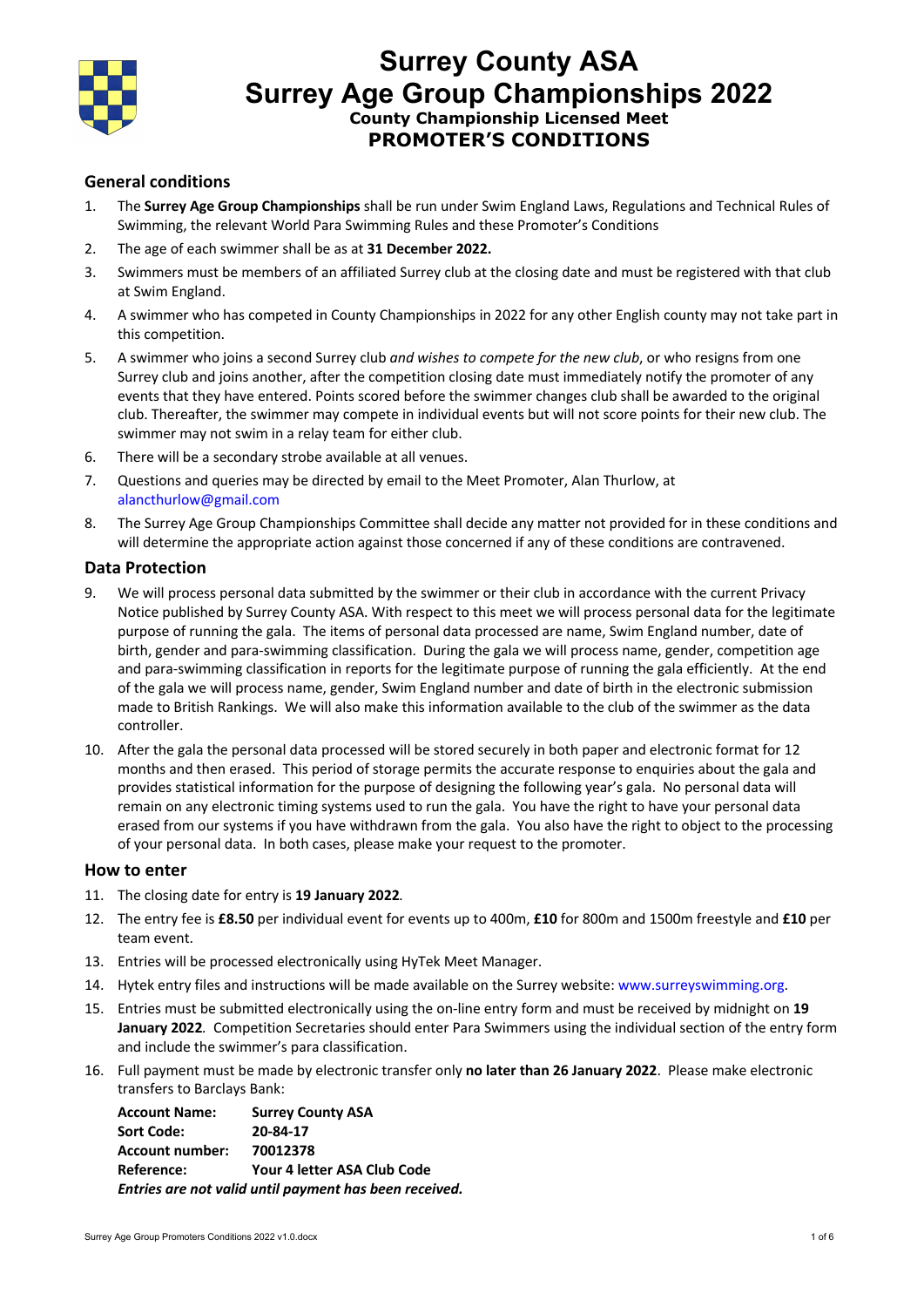

### **Meet programme**

| Date           | Licence No. | Venue                       | Events                        |
|----------------|-------------|-----------------------------|-------------------------------|
| 5-6 February   | 1LR220176   | Surrey Sports Park (50m)    | See schedule of events        |
| 19-20 February | 1LR220177   | London Aquatic Centre (50m) | All 50m events and all relays |
| 26-27 February | 1LR220178   | Surrey Sports Park (50m)    | See schedule of events        |

17. The competition takes place over six days:

### 18. Event age groups will be as follows:

| Event                 | Age                                                                                                                |
|-----------------------|--------------------------------------------------------------------------------------------------------------------|
| 1500m free            | 12 & Over                                                                                                          |
| 800 <sub>m</sub> free | 12 & Over                                                                                                          |
| 400m IM               | 12 & Over                                                                                                          |
| 400 <sub>m</sub> free | 10 & Over                                                                                                          |
| 200 <sub>m</sub>      | 10 & Over                                                                                                          |
| 100 <sub>m</sub>      | 10 & Over                                                                                                          |
| 50 <sub>m</sub>       | 10 & Over                                                                                                          |
| Relays                | Junior means swimmers aged 15 & Under; Senior means swimmers aged 16 & Over; Open means<br>swimmers aged 10 & Over |

- 19. There will be finals for each age group in all the 50m and 100m events. All other events will be Heat Declared. Trophy points will be awarded based on places in the finals and places in the heats of all other events. Age Group awards will be based on the FINA points gained in the heats.
- 20. Sign-in closes at the start of warm up for each session. Competitors must sign in for each event in which they wish to take part.
- 21. For 4 x 50m and 4 x 100m relays, clubs may enter a maximum of *TWO* teams in any single age group. Individual swimmers may compete in only *one* team per age group per event. Swim-ups are not permitted.
- 22. For the 4 x 200m freestyle relay, clubs may enter a maximum of *TWO* teams per club, with swimmers of any age.
- 23. For the Mixed relays, clubs may enter a maximum of *TWO* teams in any single age group. Teams shall consist of two boys and two girls who can swim in any order.
- 24. These Championships shall be run with multi-classification para-swimming inclusive events.
- 25. All Para-Swimmers must have an authorised IPC Swimming, British Swimming, INAS-FID or British Blind Sport classification, which is held on the British Swimming or IPC Swimming classification database at the time of entry.
- 26. Para-Swimming competitors may enter the following events:

| Event                     | Eligible Classifications |
|---------------------------|--------------------------|
| 50m Freestyle             | $S1-S14$                 |
| 100m Freestyle            | $S1-S14$                 |
| 200m Freestyle            | S1-S5 & S14              |
| 400m Freestyle            | S6-S14                   |
| 50m Backstroke            | $S1-S5$                  |
| 100m Backstroke           | S1, S2 & S6-S14          |
| 50m Breaststroke          | SB1-SB3                  |
| 100m Breaststroke         | SB4-SB9, SB11-SB14       |
| 50 <sub>m</sub> Butterfly | $S1-S7$                  |
| 100m Butterfly            | S8-S14                   |
| 200m Individual Medley    | <b>SM5-SM14</b>          |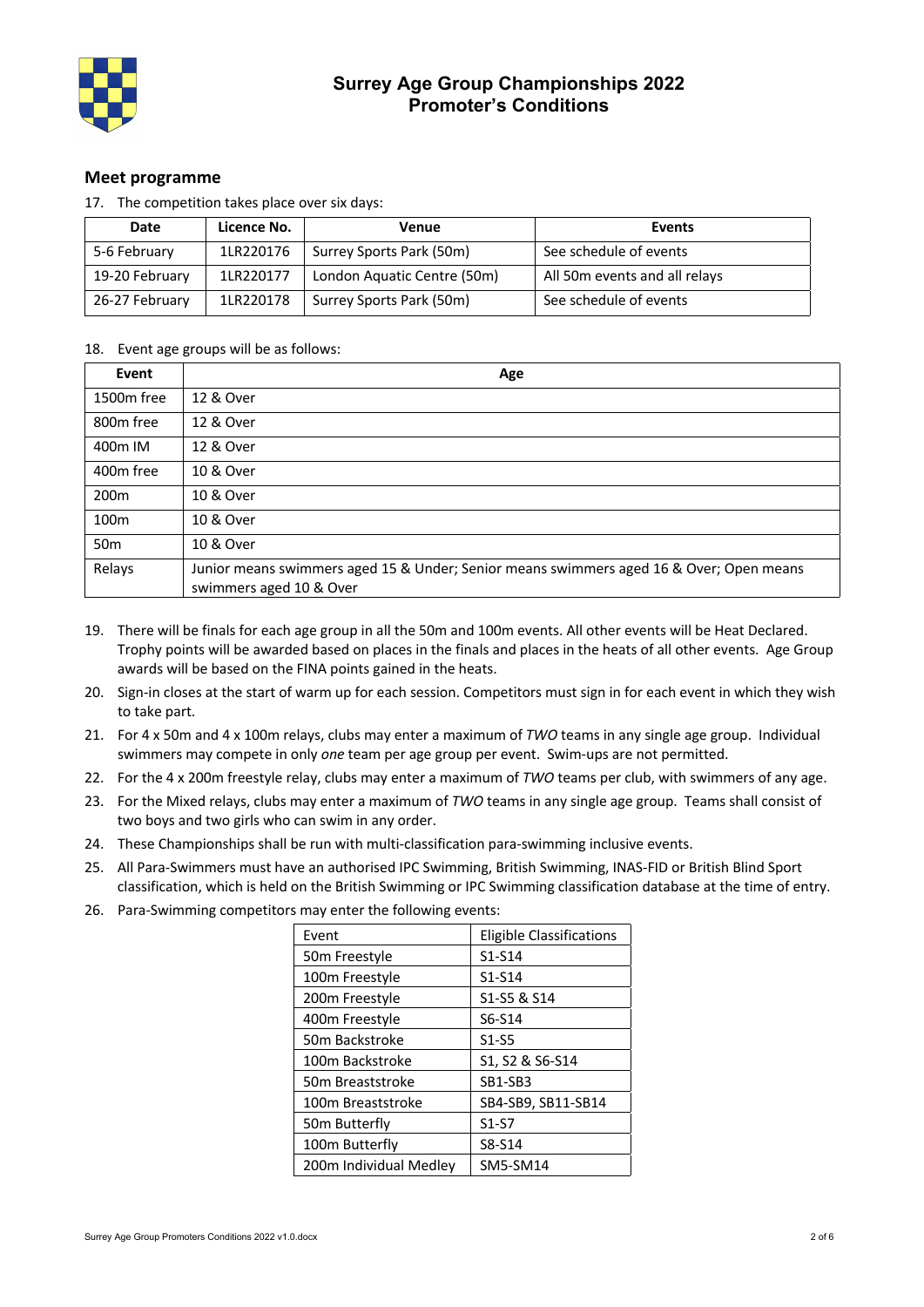

### **Surrey Age Group Championships 2022 Promoter's Conditions**

27. Any Para-Swimming competitor who qualifies for a final may swim in that final. There will be no finals for Para-Swimmers swimming in multi-classification events. All events will be heat declared.

### **Seeding**

- 28. Heats for events with finals will be seeded using cyclical seeding for the fastest 3 heats.
- 29. Heat Declared events of 400m or less will be super-seeded, subject to there being a sufficient number of entries, with the last heats being the top 8 or 10 swimmers in each age group swum separately from youngest to oldest.

#### **Finals**

- 30. For those events with finals, as soon as possible after heats are completed, the names of swimmers who are in  $1^{st}$ to 8<sup>th</sup> place in each age group will be announced, as well as two reserves.
- 31. For each final, a minimum of 8 lanes will be used.
- 32. Swimmers and reserves are required to present themselves to marshalling when called. If a finalist does not wish to take part, they should advise the marshal and a reserve will be offered a swim in the same lane as the finalist who is withdrawing. If a reserve does not present themselves to marshalling, they will not be offered the available swim.

#### **Technical and non-technical officials**

- 33. The Championships cannot run without people to fill both technical and non-technical roles on the day. With this in mind, clubs are requested to provide volunteers, both qualified officials and people to non-technical roles such as programmes, marshalling, and electronic timing operation and so on.
- 34. An official who holds the qualification of Swim England Disability Official will act as a technical advisor in each of the sessions where Para-Swimmers are entered.

#### **Entry times**

- 35. All entry times must be equal to, or faster than, the qualifying times supplied as part of these conditions. We are including a separate qualifying time for 17 year olds but they will swim together with those over 18 years of age in the 17 & Over age group.
- 36. Qualifying times are given as short course and long course times for all events. Swimmers may enter if they have achieved either time in the relevant pool length. No converted times are permitted. *Note that short course times have been generated from the long course times using Swim England's Equivalent Performance Tables.*
- 37. ALL entry times must have been achieved at licensed meets, including Level X, and **must appear on the Swim England Rankings Database.** Masters swimmers may use times from an appropriate Masters meet if those times **appear on the Swim England Rankings Database.**
- 38. ALL entry times must have been achieved on or after **1 September 2019.**
- 39. If the meet is over-subscribed, the promoter reserves the right to reject entries based on the submitted entry times after converting to the meet course. The fastest swimmers in each age group will be given priority. Clubs will be informed as soon as possible after the closing date of any swimmers whose entries have had to be rejected, and entry fees for rejected swimmers will be returned in full.
- 40. If the meet is under-subscribed, the promoter reserves the right to extend the closing date and accept a second entry file. A separate HyTek Meet Events file will be published to facilitate this process. The promoter will accept entries based on the fastest swimmers in each age group until the meet is full.
- 41. There are no qualifying times for para-swimmer entries but Paragraph 37 applies.

### **Medals, trophies and awards**

- 42. For events with age group finals, trophy points are awarded on the basis of times achieved in the finals.
- 43. Individual age groups shall be 10/11, 12, 13, 14, 15, 16, 17 & Over.
- 44. Medals shall be presented in each event age group as follows:
	- Individual events: Medals 1st 3rd place, Ribbons 4th 8th place
	- Relays: Medals 1st 3rd place
- 45. Trophies shall be presented as follows: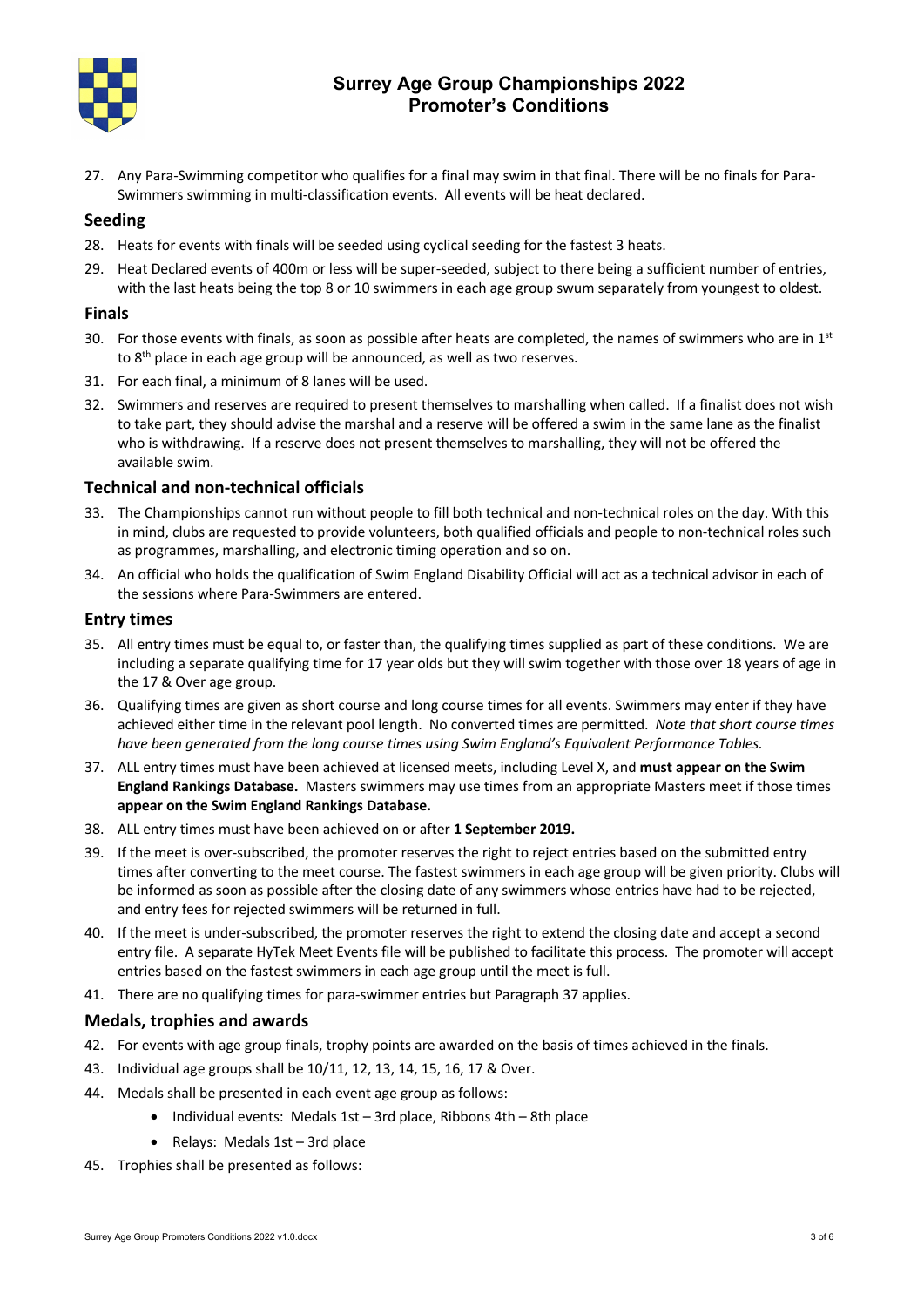

### **Surrey Age Group Championships 2022 Promoter's Conditions**

- Junior/Senior/Open trophies where applicable shall be recorded with the competitor's name. The trophy will be awarded but not retained. There will be an opportunity for the recipient to have a photograph with the County President in a suitable area away from the podium.
- Age group awards for swimmers aged  $10/11$  to 14 years: 1st 3rd place, Certificates 1st 8th place will be available on the website.
- 46. The method used to determine the winners of the age groups 10/11 to 14 are set out in a separate document entitled *"Scoring Approach for the Surrey Age Group Championships 2022 v1.0".*
- 47. Certificates will be awarded to all event entrants aged 10/11 to 14 with their total points displayed and made available on the website.
- 48. Para-Swimmers shall be awarded medals on a multi-disability basis to 1st, 2nd and 3rd place in each event. Positions will be determined by the relative number of British Paralympic Points gained by each swimmer in each event.

### **Registration and marshalling**

- 49. For events being run at Surrey Sports Park, swimmers must sign in *before the start of the warm-up for each session* for every event in which they wish to take part. A swimmer who is late to sign in *may* be placed in an unoccupied lane at the discretion of the promoter, but this is not guaranteed.
- 50. For the Sprints and Relay events being run at the London Aquatic Centre, a withdrawal system will be in operation.
- 51. For the Sprints, the Coach or Competition Secretary of competitors who are not intending to swim must notify the meet administrator by email up to midday on Friday 18 February 2022. Heats will be seeded and start lists published on the website by 6pm on Friday evening.

### **Poolside access**

- 52. Clubs must ensure there are enough adults on poolside with valid passes to provide adequate supervision.
- 53. Personal care attendants will only be permitted for swimmers where assistance is permitted on their code of exceptions. A swimmer who has assistance as specified above may have both a coach and a personal care attendant present. The personal care attendant accreditation will be free of charge.
- 54. Cost of passes:
	- Whole Championships £50 (coaches should self-cater at this competition)
	- One day £10 (coaches should self-cater at this competition)
- 55. The promoter reserves the right to request any person to leave poolside, whether or not that person has a poolside pass, without having to give a reason.

### **Photography**

- 56. All those attending these Championships (competitors, coaches, team managers, spectators, officials, volunteers, contracted staff etc.) wishing to use cameras, video or digital image capturing devices (including mobile phones) should only do so after reference to their obligations and the recommendations laid down in Wavepower 2016- 2019, the Swim England Child Safeguarding Policy & Procedures and other Swim England Photography guidance. Your adherence to the guidelines and vigilance during the event will assist in our efforts to avoid the misuse of such equipment and the images/videos produced.
- 57. Photographs of the meet may be taken by representatives of the promoters of the event and may be used for promotional purposes. Entry into the competition implies acceptance of this condition.

#### **Promoter**

58. Questions and queries may be directed by email to the Meet Promoter (Alan Thurlow) who will liaise with the Lead Referee (Diane Gamble) as necessary.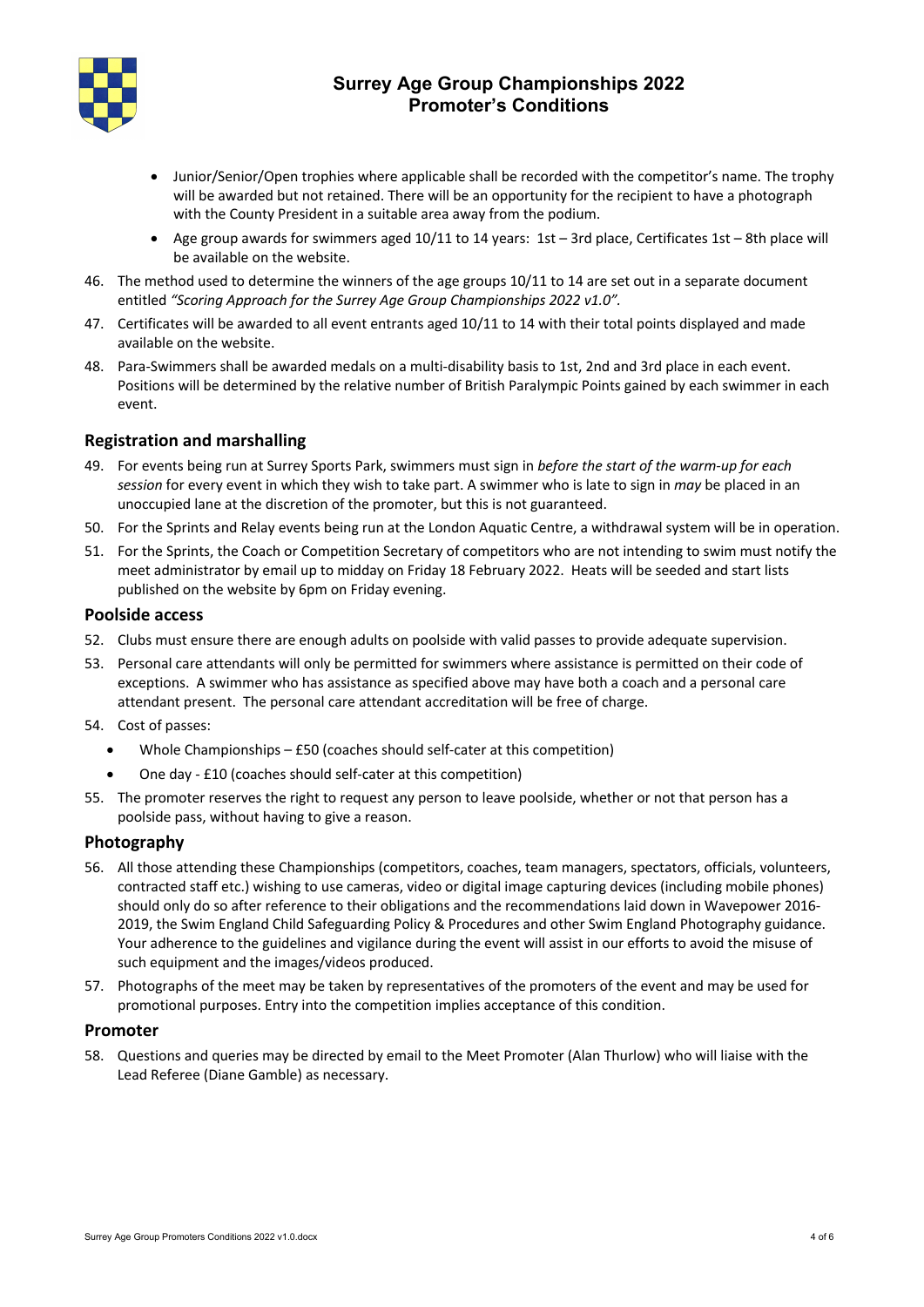

# **Surrey County ASA Surrey Age Group Championships 2022 Qualification Times**

### **BOYS County Qualifying Times, Short Course Pool**

| <b>EVENT</b>             | 10/11   | 12       | 13       | 14       | 15       | 16       | 17       | $18+$    |
|--------------------------|---------|----------|----------|----------|----------|----------|----------|----------|
| 50m Freestyle            | 35.90   | 33.40    | 32.40    | 29.50    | 28.50    | 28.50    | 27.80    | 25.70    |
| 100m Freestyle           | 1:19.00 | 1:13.00  | 1:08.10  | 1:02.80  | 59.60    | 58.60    | 55.00    | 55.00    |
| 200m Freestyle           | 2:49.10 | 2:37.00  | 2:31.10  | 2:18.80  | 2:12.80  | 2:07.70  | 2:03.10  | 2:03.10  |
| 400m Freestyle           | 6:17.60 | 5:40.00  | 5:23.20  | 5:03.90  | 4:47.60  | 4:47.60  | 4:36.70  | 4:33.60  |
| 800m Freestyle           |         | 11:04.20 | 10:36.10 | 10:20.60 | 10:08.30 | 9:57.40  | 9:40.20  | 9:34.90  |
| 1500m Freestyle          |         | 21:20.30 | 20:27.40 | 19:29.50 | 19:00.20 | 18:56.30 | 18:37.80 | 18:37.80 |
| 50m Backstroke           | 43.20   | 39.70    | 38.70    | 35.10    | 34.80    | 34.80    | 31.60    | 31.60    |
| 100m Backstroke          | 1:28.40 | 1:22.40  | 1:19.20  | 1:13.70  | 1:10.10  | 1:08.80  | 1:06.30  | 1:03.40  |
| 200m Backstroke          | 3:13.40 | 2:56.00  | 2:46.10  | 2:36.70  | 2:31.10  | 2:29.20  | 2:24.00  | 2:19.90  |
| 50m Breaststroke         | 50.00   | 45.80    | 44.00    | 40.40    | 38.20    | 38.20    | 37.20    | 35.90    |
| <b>100m Breaststroke</b> | 1:44.30 | 1:38.20  | 1:30.00  | 1:22.50  | 1:20.40  | 1:19.30  | 1:15.10  | 1:12.60  |
| 200m Breaststroke        | 3:42.30 | 3:28.30  | 3:15.00  | 3:04.00  | 2:57.10  | 2:56.80  | 2:49.10  | 2:49.10  |
| 50m Butterfly            | 44.20   | 39.20    | 38.10    | 33.60    | 32.40    | 32.40    | 30.10    | 29.10    |
| 100m Butterfly           | 1:42.10 | 1:27.10  | 1:24.00  | 1:16.00  | 1:10.50  | 1:07.20  | 1:05.60  | 1:03.40  |
| 200m Butterfly           | 3:53.00 | 3:45.00  | 3:36.80  | 3:06.60  | 2:48.50  | 2:42.60  | 2:35.00  | 2:29.00  |
| 200m Individual Medley   | 3:14.60 | 2:57.40  | 2:48.60  | 2:35.90  | 2:31.70  | 2:26.20  | 2:21.30  | 2:18.30  |
| 400m Individual Medley   |         | 6:41.80  | 6:07.20  | 6:02.20  | 5:45.50  | 5:36.00  | 5:27.90  | 5:22.90  |

### **BOYS County Qualifying Times, Long Course Pool**

| <b>EVENT</b>           | 10/11   | 12       | 13       | 14       | 15       | 16       | 17       | $18 +$   |
|------------------------|---------|----------|----------|----------|----------|----------|----------|----------|
| 50m Freestyle          | 36.50   | 34.00    | 33.00    | 30.20    | 29.20    | 29.20    | 28.50    | 26.50    |
| 100m Freestyle         | 1:20.10 | 1:14.10  | 1:09.30  | 1:04.10  | 1:01.00  | 1:00.00  | 56.50    | 56.50    |
| 200m Freestyle         | 2:51.10 | 2:39.20  | 2:33.40  | 2:21.30  | 2:15.40  | 2:10.40  | 2:05.90  | 2:05.90  |
| 400m Freestyle         | 6:21.30 | 5:44.10  | 5:27.50  | 5:08.50  | 4:52.40  | 4:52.40  | 4:41.70  | 4:38.70  |
| 800m Freestyle         |         | 11:12.90 | 10:45.10 | 10:29.90 | 10:17.70 | 10:07.00 | 9:50.10  | 9:44.90  |
| 1500m Freestyle        |         | 21:36.30 | 20:44.10 | 19:47.00 | 19:18.20 | 19:14.30 | 18:56.10 | 18:56.10 |
| 50m Backstroke         | 43.70   | 40.20    | 39.20    | 35.70    | 35.40    | 35.40    | 32.20    | 32.20    |
| 100m Backstroke        | 1:29.30 | 1:23.40  | 1:20.20  | 1:14.80  | 1:11.20  | 1:10.00  | 1:07.50  | 1:04.70  |
| 200m Backstroke        | 3:15.10 | 2:57.90  | 2:48.10  | 2:38.80  | 2:33.30  | 2:31.40  | 2:26.30  | 2:22.30  |
| 50m Breaststroke       | 50.60   | 46.50    | 44.70    | 41.20    | 39.00    | 39.00    | 38.00    | 36.80    |
| 100m Breaststroke      | 1:45.50 | 1:39.50  | 1:31.40  | 1:24.00  | 1:22.00  | 1:20.90  | 1:16.80  | 1:14.30  |
| 200m Breaststroke      | 3:45.70 | 3:30.80  | 3:17.70  | 3:06.90  | 3:00.10  | 2:59.80  | 2:52.20  | 2:52.20  |
| 50m Butterfly          | 44.60   | 39.70    | 38.60    | 34.20    | 33.00    | 33.00    | 30.70    | 29.70    |
| 100m Butterfly         | 1:42.80 | 1:28.00  | 1:24.90  | 1:17.00  | 1:11.60  | 1:08.30  | 1:06.70  | 1:04.60  |
| 200m Butterfly         | 3:54.40 | 3:46.40  | 3:38.30  | 3:08.30  | 2:50.40  | 2:44.50  | 2:37.00  | 2:31.10  |
| 200m Individual Medley | 3:16.60 | 2:59.60  | 2:50.90  | 2:38.40  | 2:34.30  | 2:28.90  | 2:24.10  | 2:21.10  |
| 400m Individual Medley |         | 6:46.20  | 6:12.00  | 6:07.00  | 5:50.60  | 5:41.80  | 5:33.20  | 5:28.30  |